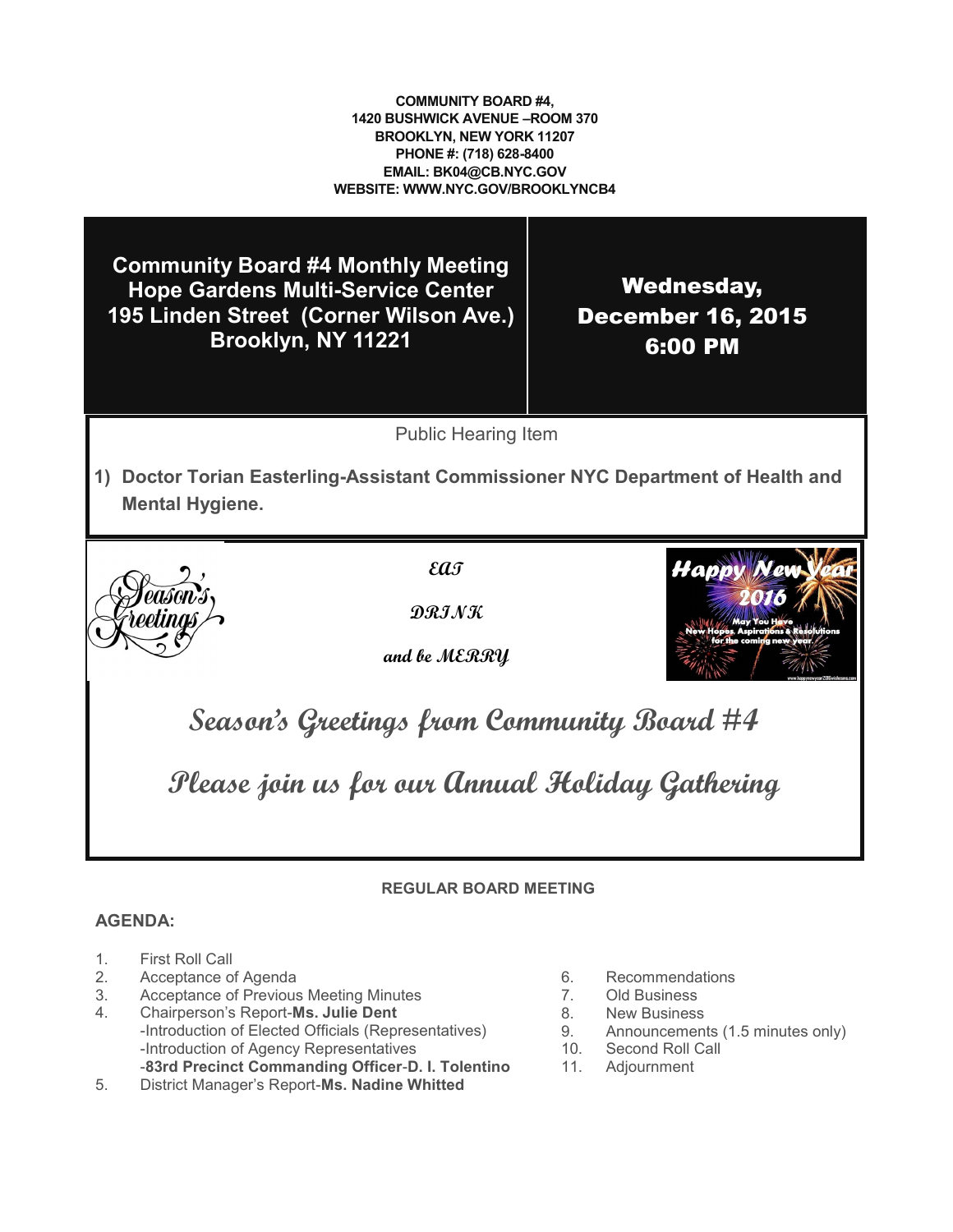





#### **Street Activity Permit Office**

**For permits with-in the Bushwick community, please contact Community Board #4 office before starting the process.**

The Mayor's Street Activity Permit Office (SAPO) issues permits for street fairs, festivals, block parties, farmers' markets, commercial/promotional and other events on the City's streets and sidewalks. SAPO accepts online permit applications from the public available at **https://nyceventpermits.nyc.gov/cems/login** or www.nyc.gov/sapo (click on the SAPO-Orange Box).

If you are unable to apply online, applications will be accepted and can be obtained at the SAPO office located at 100 Gold Street, 2nd floor, New York during normal business hours of Monday thru Friday 9 AM – 5 PM.

Events the Mayor's Street Activity Permit Office permits include:

**Block Parties**: A community sponsored event requiring the closure of a single block of a street, or a portion thereof, for a single day in which no sales of goods or services occurs**. Applications must be submitted 90 days prior to event date. Clean-ups:** An event that is held for the purpose of neighborhood improvement by a not-for-profit organization, Community Sponsor or an individual with an indigenous relationship with the proposed event location. No sales of goods or services to the general public shall occur at a Clean-up. **Applications must be submitted 60 days prior to event date.**

**Farmers' Markets:** An open-air market held on a sidewalk for the sale to the general public of products grown, raised, caught or baked by local farmers and fishers. An Applicant for a farmer's market shall be a not-for-profit corporation with federal tax exempt status. **Applications must be submitted 90 days prior to event date.**

**Mobile Units:** A Mobile Unit is the staging of a vehicle(s) for religious purposes while serving a benefit to the community. **Applications must be submitted 60 days prior to event date.**

**Religious Events:** An act of public worship on streets or sidewalks while serving a benefit to the community. **Applications must be submitted 60 days prior to event date.**

**Single Block Festivals**: A Single Block Festival is a street activity requiring a single block street closure and contains vendors. The Sponsor shall be a community-based, not-for-profit organization, association, or the like, which has an indigenous relationship to the specific street, community or both. **Applications must be submitted December 31 of the year proceeding the year of the event. Special Events:** A

Special Event shall mean street activities that promote, advertise or introduce a product, corporation, company or other commercial entity or the goods or services of a corporation, company, or other commercial entity to either the general public or to a portion of the general public. **Applications are due 14 days prior to event date.**

**Street Festival/Fairs**: A community sponsored event requiring a street closure of one block or more in which the general public can purchase goods or services provided by vendors and vendors may pay a fee to participate. **Applications must be submitted December 31 of the year proceeding the year of the event.**

## **New York Drives**

## **Don't Let Lack of a Driver's License Stall Your Career!**

An opportunity to enter one of Brooklyn Workforce innovations' **FREE** training programs in **Cable Installation, TV/Film Production**, **Security Guard Training for Women or Woodworking** and get your driver's education and professional development training. Program includes job placement assistance for 2 years.

Information Sessions are held every THURSDAY from 2PM – 5PM\*Application Deadline is December 17<sup>th</sup> at 621 DeGraw Street, Brooklyn, NY 11217. Youth ages 18-24 are highly encouraged to apply!

\*For more information, call 718-237-2017 ext. 143 or visit online at [www.bwiny.org](http://www.bwiny.org)

St. Nicks Alliance is pleased to announce the availability of 29 affordable housing apartments at Kings Villas, LLC: 717 Flushing Avenue, 76 Grove Street, 663 Willioughby Avenue, 275 Menahan Street, 877 Dumont Avenue, 160 Glenmore Avenue and 178 Rockaway Parkway. Kings Villas, LLC is a Multi-Family LP and HPD sponsored development, seeking qualified families to apply for a total of 29 apartments.

Kings Villas, LLC applications may be requested via mail by sending a self-addressed stamped envelope to: **Kings Villas, c/o 260 Powers Street, Brooklyn, NY 11211.**

When is the Deadline? Applications must be postmarked or submitted online no **later than February 4, 2016.** Late applications will not be considered.